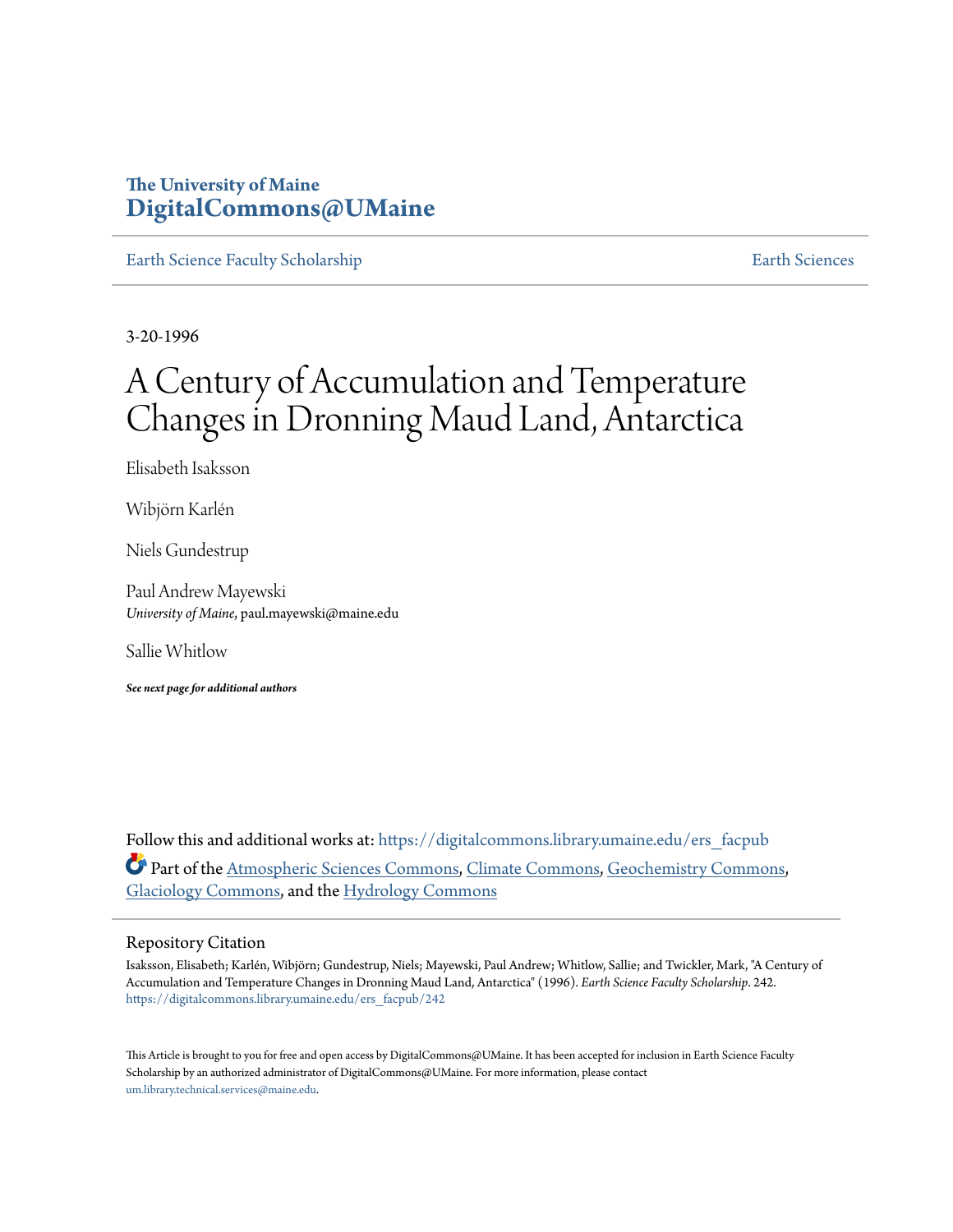# **Authors**

Elisabeth Isaksson, Wibjörn Karlén, Niels Gundestrup, Paul Andrew Mayewski, Sallie Whitlow, and Mark Twickler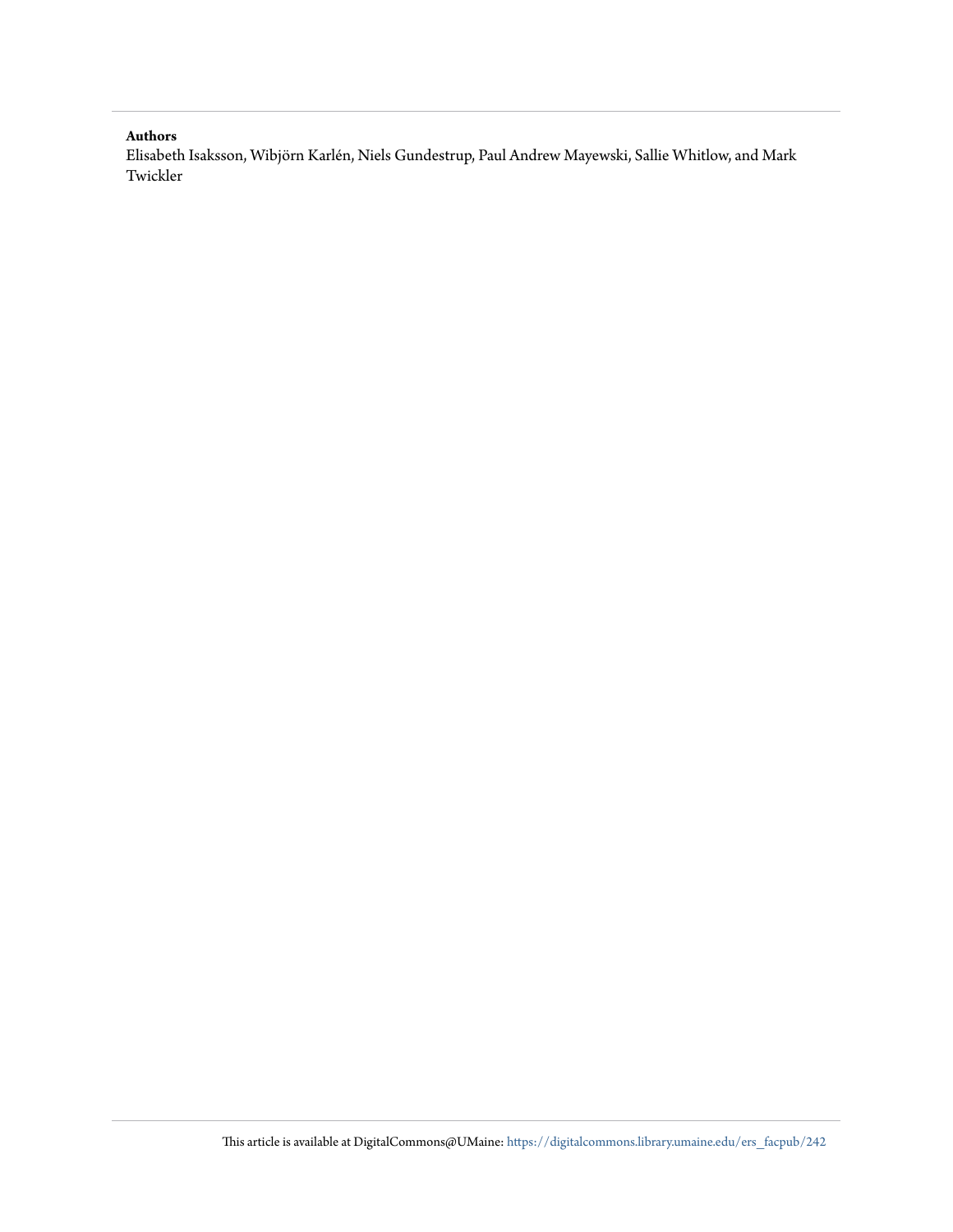# **A century of accumulation and temperature changes in Dronning Maud Land, Antarctica**

Elisabeth Isaksson,<sup>1,4</sup> Wibjörn Karlén,<sup>1</sup> Niels Gundestrup,<sup>2</sup> Paul Mayewski,<sup>3</sup> Sallie Whitlow,<sup>3</sup> and Mark Twickler<sup>3</sup>

**Abstract.** A mass balance program was initiated in the Vestfiella-Heimefrontfiella area **of western Dronning Maud Land during the austral summer of 1988-1989. As a part of this program, spatial and temporal variations in snow accumulation and temperature / stable isotopes are measured using shallow firn cores. In this paper we present surface accumulation data and discuss the climatic implications of the stable isotope records from two shallow firn cores. One 30-m-deep core, obtained about 200 km from the coast at 700 m asl (73ø36'S, 12ø26'W), covers the period 1932-1991. The other core was drilled at about 500 km from the coast at 2900 m asl (75ø00'S, 2ø00'E) and covers the period 1865- 1991. The recent accumulation increase that has been reported from several areas of the Antarctic continent is not present in either of these records. Instead, our coastal record suggests asignificant decrease in accumulation, with the strongest trend from about 1975. There is a positive trend in the oxygen isotope signal in both cores, which in the coastal core corresponds to a temperature increase of about 1.8øC since the early 1930s, and in the high-altitude core to about 0.8øC since 1865. However, it is likely that part of this**  increase in  $\delta^{18}O$  is due to a change of moisture source.

# **Introduction**

**Lately, Antarctic mass balance has received increased attention because of the ongoing discussion of an enhanced**  greenhouse effect, where one of the important questions is **how a warming would affect the large ice sheets on Earth. However, the response of ice sheet mass balance to climatic changes is slow, and it is therefore difficult to directly connect any changes in the extent and height of the ice sheet to a changing climate on short timescales. Snow accumulation is considered a more sensitive climatic parameter because it is found to be empirically correlated to the air temperature [Robin, 1977; Fortuin and Oerlemans, 1990; Giovinetto et al., 1990]. An example of the importance of accumulation as a sensitive indicator of temperature changes was demonstrated by Alley et al. [1993] who showed that the precipitation over Greenland increased by 100% in only 3 years during the transition from the last glacial to the Preboreal. More recent increases in accumulation during the last 30-40 years have been reported for coastal Antarctica [Morgan et al., 1991], the interior ice sheet [Petit et al., 1982] as well as from the Antarctic Peninsula [Peel, 1992]. At this point, any wider implications of these changes are difficult to assess, because glaciological data are sparse from large parts of Antarctica.** 

**4 Now at Norwegian Polar Institute, Oslo, Norway.** 

**Copyright 1996 by the American Geophysical Union.** 

**Paper number 95JD03232. 0148-0227/96/95JD-03232505.00** 

**In this paper we present accumulation and stable isotope**  data from two firn cores from the Vestfjella-Heimefrontfjella **area in Dronning Maud Land (Figure 1), one of the relatively unexplored areas of East Antarctica. Detailed descriptions of the climate and morphology of the area are provided by**  Jonsson [1988; 1992]. During the Swedish Antarctic Re**search Program (SWEDARP) 1988-1989, a number of 10m firn cores were retrieved from the coast and up to 500 km inland to determine the spatial and temporal patterns of sur**face accumulation [Isaksson and Karlén, 1994a]. The data **reveal a relatively high-accumulation rate and a well**developed  $\delta^{18}$ O stratigraphy, suitable for dating, from the coast and up to 300 km inland [Isaksson and Karlén, 1994b]. **Farther inland, where the accumulation is low, other dating methods such as [3 activity, volcanic chronology, and ion stratigraphy must be used. To extend the accumulation and climatic record, 20- to 30-m-deep firn cores were drilled during the 1991-1992 field season in the area called Ritscherflya and on the inland ice plateau, Amundsenisen (Figure 1).** 

One 30-m-deep core site (73°36'S, 12°26'W) is situated **about 200 km from the coast line and 700 m asl. This core,**  named E, was dated using a combination of  $\delta^{18}O$  and the **direct current electrical conductivity method (ECM). One inland core (75ø00'S, 2ø00'E, 2900 m asl) was drilled about 500 km from the coast in an area which has been identified as a potential deep-drilling site by the European Programme for Ice Coring in Antarctica (EPICA). This 20-m-deep core, named Epica, was dated using a combination of chemical methods. The chemical data from this core is presented in another paper [Isaksson, 1994].** 

# **Methods**

#### **Field and Laboratory**

**We used a Polar Ice Coring Office (PICO) light weight corer with a 3 inch barrel and an additional tripod for depths** 

**<sup>1</sup> Department of Physical Geography, Stockholm University, Stockholm, Sweden.** 

**<sup>2</sup> The Niels Bohr Institute, Department of Geophysics, University of Copenhagen, Denmark.** 

**<sup>3</sup> Glacier Research Group, Institute for the Study of Earth, Oceans and Space, University of New Hampshire, Durham.**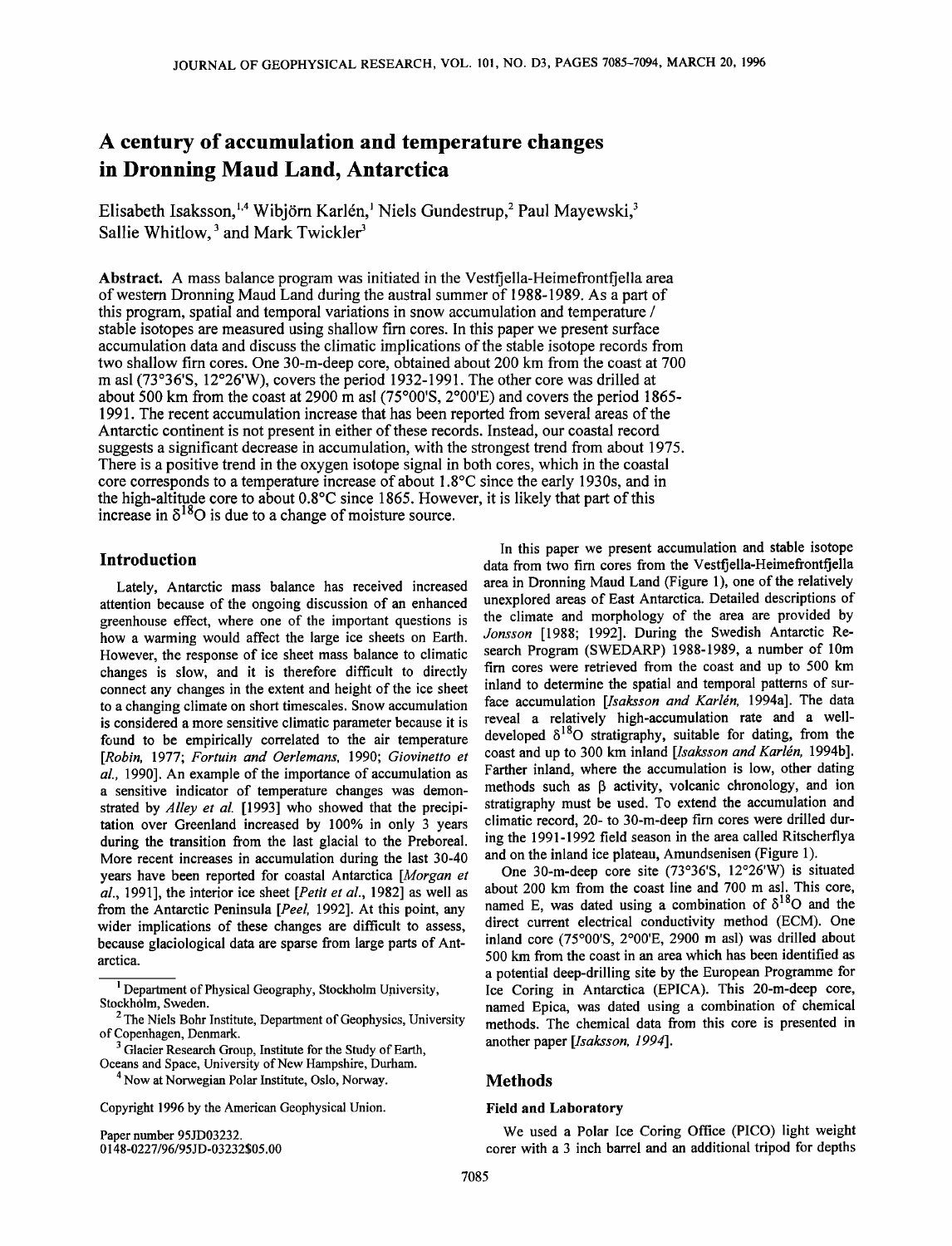

**Figure 1. Map of western Dronning Maud Land including the geographical names mentioned in the text and the two coring sites; core E on Ritscherflya and core Epica on Amundsenisen.** 

**below 20 m. The snow/firn density was determined immediately agter the retrieval by measuring and weighing each core section on an electronic scale. The snow in the uppermost meter was poorly sintered, and therefore density was measured in a pit where stratigraphic studies and snow sampling were also performed.** 

**The temperature at 10 m (equivalent to the mean annual temperature) [Loewe, 1970] was measured in the bore hole using a thermo-element calibrated to Celsius with an accuracy**  of  $\pm$  0.1 $\degree$ C. The cable was left in the bore hole for more than **12 hours so that a stable value could be obtained.** 

**The cores were packed in plastic bags and stored in insulated wooden boxes before further transportation to a freezer at the Swedish research station, and later by ship to Sweden. Core E was subsampled for oxygen isotopic analyses in a cold room (-18øC). A longitudinal section of each core piece, approximately 2 cm, was removed with a bandsaw and cut into smaller subsamples. The upper 10 m of the core was cut into 5-cm pieces and the rest of the core into 3-cm pieces, which gave at least 10 samples per accumulation year. The samples were melted in plastic beakers and poured into plastic bottles and refrozen until analyzed with a VG-Fisons Sira Series II mass spectrometer at the Stable Isotope Laboratory at University of Maine.** 

Core Epica was processed in a cold room (-10<sup>o</sup>C) at the **University of New Hampshire using special procedures such as particle-free suits, face masks, and tools to minimize contamination [Buck et al., 1992]. About 2 cm of the outer core**  **section was mechanically cut away to clean the core. The clean sections of the core were put in precleaned (washed**  with double-deionized water with resistivity  $> 18$  M  $\Omega$ ) and **dried containers. The 3-cm samples were melted in these containers, aliquots were taken for major ion analysis, methanesulfonic acid (MSA) and oxygen isotopes. The major ions**  were analyzed within 2 hours of melting, the MSA and  $\delta^{18}O$ samples were refrozen. The cations were analyzed on a CS12 **column and the anions on a AS4A-SC, 2-mm column. Both used suppressed chromatography. The analyzing method, in**cluding accuracy of the measurements are described by **Whitlow et al. [1992]. Oxygen isotopes for this core were analyzed by the stable isotope mass spectrometer at the University of Copenhagen.** 

**The ECM record for both cores was obtained using the standard method for ice developed by Hammer [1980]. Comparison of ECM and ion data from core Epica suggests that the method is applicable on firn as well as ice. These measurements were made during constant temperature conditions at -18øC and with a constant applied voltage of 500 V. A fresh surface was cut in the firn with a microtome knife and the sliding speed was controlled manually. Each core piece was measured several times to ensure the reproducibility of the experiment.** 

#### **Dating**

**The oxygen isotope stratigraphy in core E shows welldeveloped annual cycles (Figure 2). Annual dating was**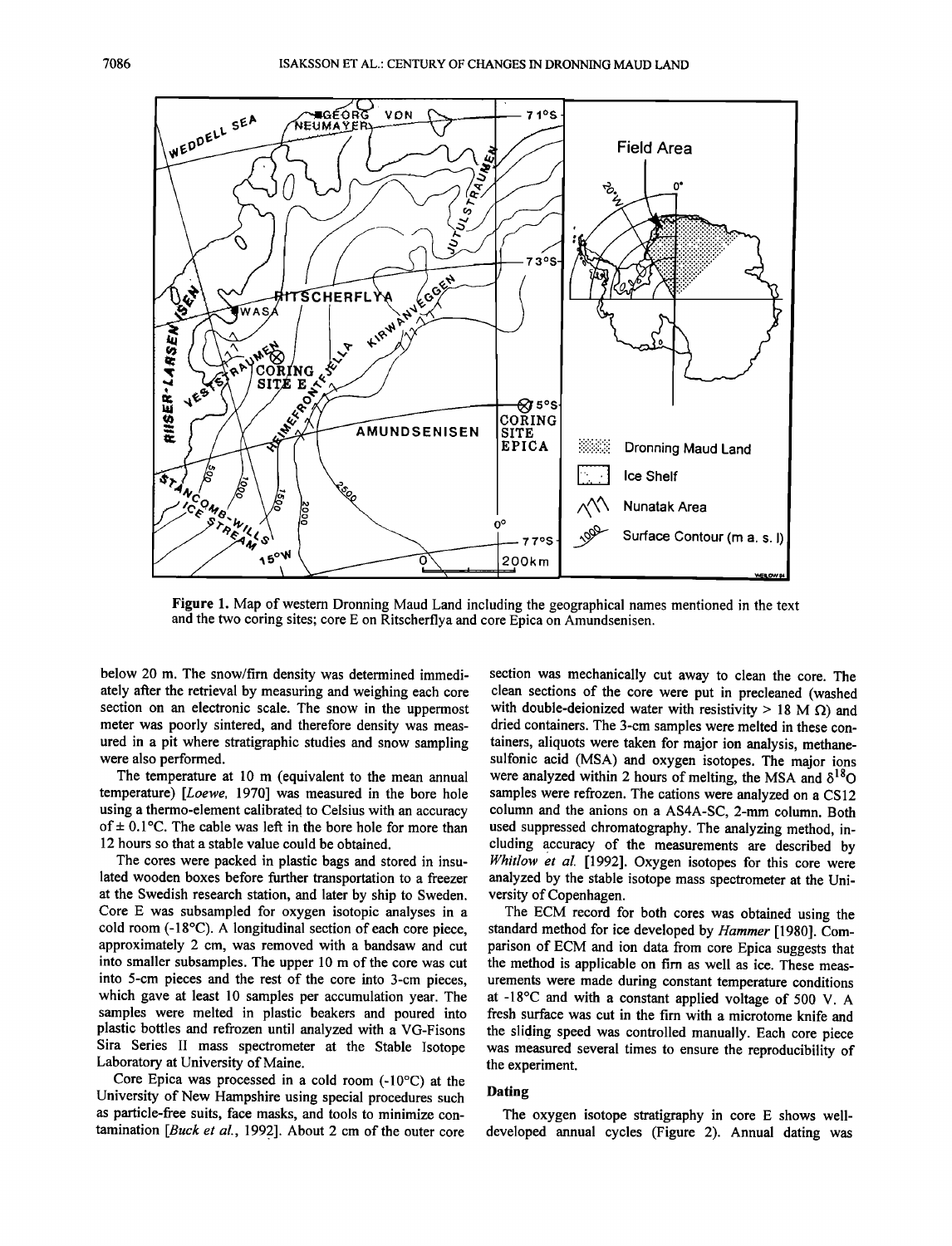

**Figure 2. The annual resolution of the uppermost 25 years of the oxygen isotope and ECM records from core E on Ritscherflya.** 

**obtained by counting the summer peaks, that is the less nega**tive  $\delta^{18}$ O values. The complete stratigraphy, down to 30 m, reveals clear variations in  $\delta^{18}$ O<sub>1</sub> often with an amplitude of 10‰. The total range of the  $\delta^{18}$ O values is from  $-23.2%$  to **-35.9%o. The ECM record gave additional control for the dating (Figure 2). Comparing the ECM signal to the seasonal**  variations in the  $\delta^{18}O$  suggests that the ECM peaks in early **autumn. However, this is not definitive because the position of the ECM electrode along the core length was somewhat uncertain.** 

The  $\delta^{18}$ O stratigraphy in core Epica shows well-developed **seasonal variations in the upper 4 m, but below this level the signal amplitude becomes less pronounced and cannot be**  used for dating. At this depth the density is about 0.42 g/cm<sup>3</sup> **and it is likely that the diffusion due to the densification**  [*Johnsen*, 1977] in combination with the low annual accumu**lation and a strong temperature gradient between summer and winter cause this change. Therefore the sodium and the nitrate records, both which show well-developed seasonal variations through the whole record (Figure 3), were used instead. The sulfate record reveals major volcanic eruptions known from other Antarctic ice cores such as Mount Agung and Krakatau-Tarawera (Figure 3). In addition, some other less well-known eruptions give several more reference horizons. We consider**  the dating error of core Epica to be of the order of  $\pm 3$  years.

**Our previous results suggest that the annual temperature signal from Halley could not be correlated with the annual oxygen isotope record from the Vestfjella-Heimefrontfjella**  area [Isaksson and Karlén, 1994b]. However, when the **signals were smoothed with a filter approximately corresponding to a 5-year running mean filter, they did show**  better correspondence. A comparison of the Halley annual **temperature record and the annual oxygen isotope stratigraphy of core E do not indicate any major discrepancies back to 1957 (Figure 4). We therefore suggest that the dating error of**  this core is of the order of  $\pm$  5 years.

**The most likely dating error in the cores would be missing annual layers. However, coring site E is situated along a**  major stake line between Vestfjella and Heimefrontfjella with **stakes placed every 500 m. The accumulation has been meas**ured since 1988 [Holmlund et al., 1989; Näslund et al., 1991; **C. Bronge and J. Kuylenstierna, unpublished data, 1993] so the spatial distribution for that time period is well established. Judging from this information, wind erosion has not removed whole annual snow layers in the area around coring site E since monitoring of the surface accumulation began. However, similar conditions may or may not have occurred before 1988. No stake measurements exists from the area around the Epica coring site.**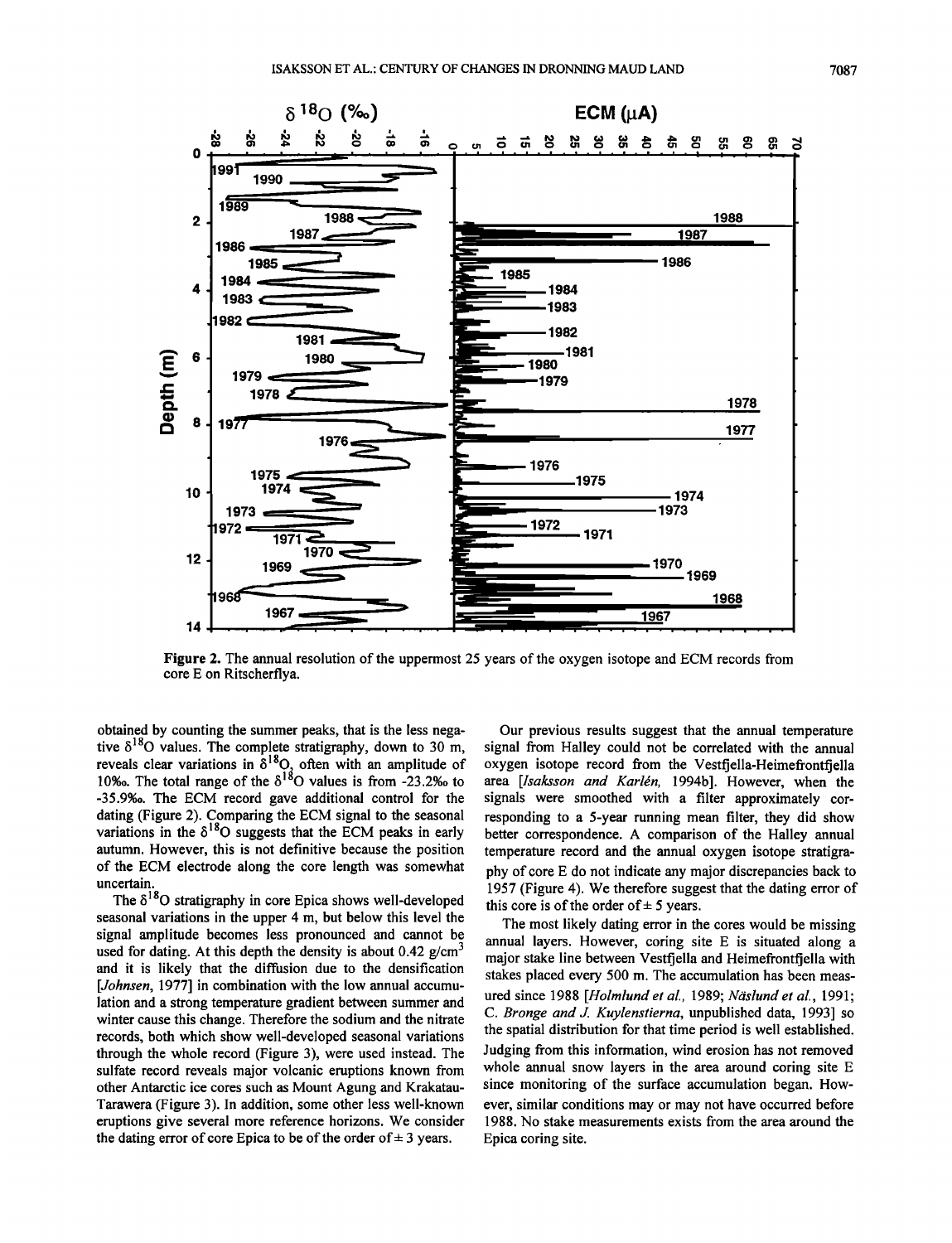

**Figure 3. The sodium and nitrate profiles used for dating for the uppermost 21 years and the complete profile of the sulfate record from core Epica on Amundsenisen.** 

# **Results and Discussion**

#### **The Accumulation Records**

**The core site information and a compilation of the obtained glaciological measurements are presented in Table 1. The annual accumulation rates were calculated for both cores using the summer peak as the dividing horizon between different years. Both the annual and the smoothed accumulation data are presented in Figure 5. The decadal accumulation rates for both cores and the accumulation between the differ-**

**ent dating horizons in the core Epica are presented in Table 2. The mean annual accumulation for the entire period is 32.4 cm water equivalents (w. eq.) for site E and 7.7 cm w. eq. for core Epica.** 

**The annual accumulation record from core E shows large interannual variability throughout the whole sequence, which is not uncommon for an accumulation record. Processes such as redistribution by wind tend to be very local, and it is therefore more reliable to look at trends over longer time periods rather than at values from individual years. The accumulation** 



**Figure 4. Comparison between the record of annual mean temperature at Halley and the annual mean oxygen isotope record from core E.**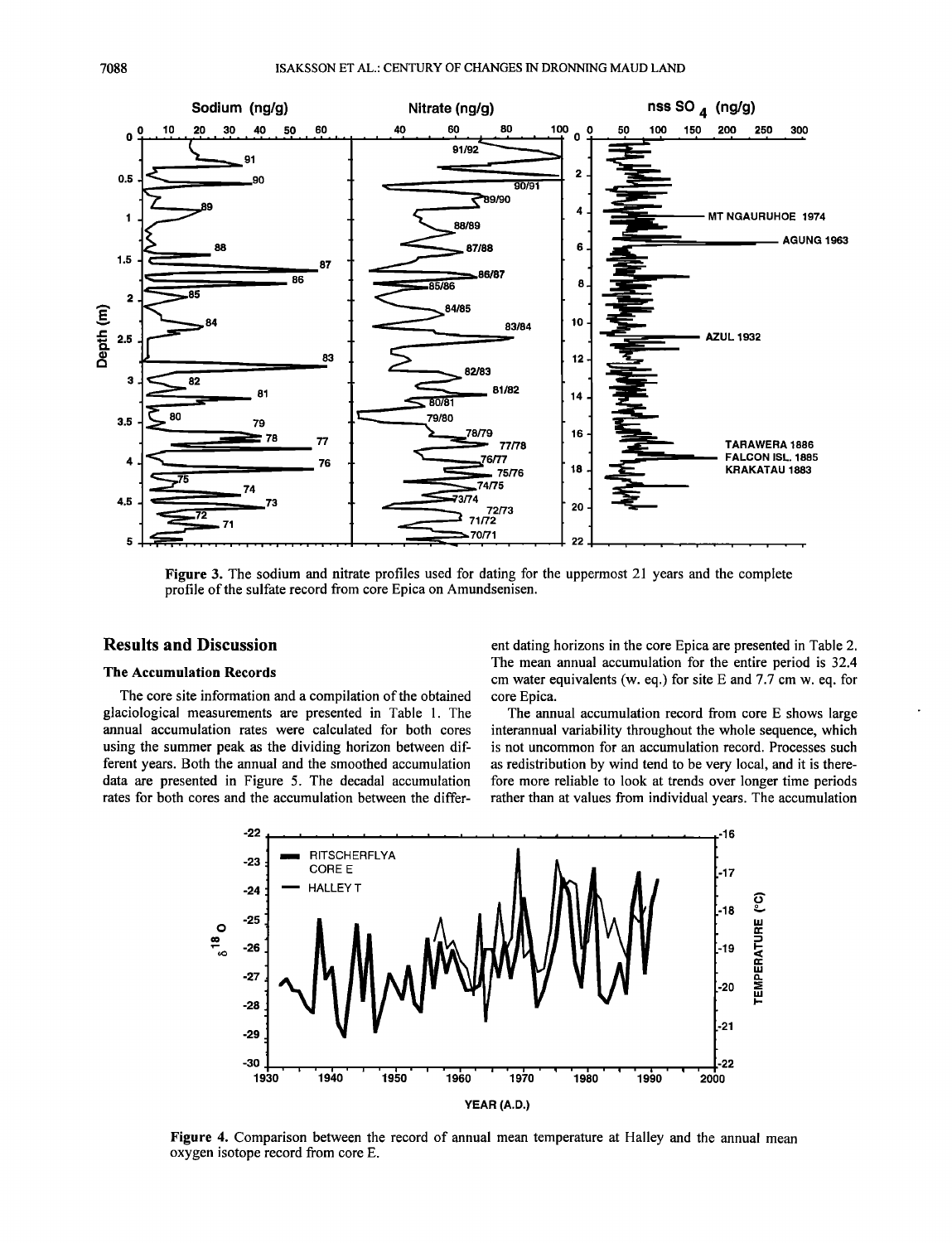|                                                      | Е<br>(Ritscherflya) | <b>EPICA</b><br>(Amundsenisen) |
|------------------------------------------------------|---------------------|--------------------------------|
| Position                                             |                     |                                |
| Latitude<br>Longitude                                | 73°36'S<br>12°26'W  | 75°00'S<br>$2^{\circ}00'E$     |
| Altitude, m asl                                      | 700                 | 2900                           |
| Core depth, m                                        | 30.4                | 20.1                           |
| 10 m temperature, °C                                 | $-22.0$             | $-43.8$                        |
| Time coverage                                        | 1932-1991           | 1865-1991                      |
| Mean annual<br>accumulation,<br>cm water equivalents | 32.4                | 7.7                            |
| Mean $\delta^{18}O$ , ‰                              | $-21.5$             | $-44.8$                        |

|  |  | <b>Table 1.</b> Core Site Information |
|--|--|---------------------------------------|
|  |  |                                       |

**in this core shows a slightly decreasing trend between 1932**  and 1991 (Figure 5a) equivalent to a decrease of about 25% **(significant at the 90% level). The accumulation decrease is strongest from 1975 to the present. However, it has to be taken into consideration that the filter affects the ends and therefore the trend. A similar decreasing accumulation trend is also evident in the late 1930s and early 1940s and a possible explanation is that the depositional signal is very local and caused by a sastrugi moving across the site. Accumulation time series from a single site, such as in this case, should be viewed cautiously and larger-scale (e.g., regional) interpretations should be avoided without additional supporting evidence. It is, however, interesting to note that accumulation from 1980 to 1989 was found to exhibit a decreasing trend in seven 10-m cores from the Riiser Larsen ice shelf and**  Ritscherflya [*Isaksson and Karlén*, 1994a].

**In contrast, no clear trend in accumulation is present during the entire period covered by core Epica (1865-1991) (Figure 5b). While there appears to be a period of low accumulation around 1965 followed by a rapid increase of up to 100% by 1991, it is likely that this increase, particularly during the last 3 years, may be an artifact of the sampling since the top of the core was not well preserved. Therefore no definite conclusion for the most recent accumulation rate is possible.** 

**The lack of trend in the low-accumulation area is supported by earlier data from a 10-m core from Amundsenisen (75ø05'S, 9ø32'W), about 350 km west from the core Epica**  site, obtained 1988-1989. This core was dated using  $\beta$  activity **horizons, and did not indicate any changes in accumulation between the time periods determined based on these horizons,**  that is 1955-1965 and 1965-1988 [Isaksson and Karlén, **1994a].** 

**As already mentioned, there have been reports in the literature of accumulation increases from both high- and lowaccumulation areas. Ice core data from the Antarctic Peninsula indicate a major increase in accumulation since 1950, which coincides with a temperature increase over the same period [Peel, 1992]. Substantial accumulation increases have also been reported from Wilkes Land [Goodwin, 1991;** 

**Morgan et al., 1991 ]. At Dome C, the increase was estimated to be 30% from the period 1955-1965 to the period 1965- 1979 [Petit et al., 1982] A similar accumulation increase was**  also noted at the south pole by *Jouzel et al.* [1983]. Compar**ing the data from the high-accumulation sites to our records from coastal Dronning Maud Land, core E indicates a clear difference in trends (Figure 5c), but still we have to be cautious about the effect of local processes.** 

#### **The Oxygen Isotope Records**

**The stable isotope record from core E suggests an increasing trend of 0.036%0 yr-1 (significant at the 99% level) from about 1932 to the present (Figure 6). From our previous work we have determined a gradient of 1.16%o/øC for this area**  [Isaksson and Karlén, 1994b]. The  $\delta^{18}$ O increase would then **translate to a temperature increase of about 1.8øC since 1932,**  and can be compared to the temperature record from Halley **station, the closest meteorological station, which has experi**enced an increase of 1°C since the measurements started in **1957 [Bauer-Hansen, 1992].** 

**The core Epica 6180 record also shows an increasing trend, but only 0.006%o yr-1, 6 times less than at the coastal**  site. The increase in the  $\delta^{18}$ O record is equivalent to a **temperature increase of about 0.8øC since 1865 (significant at the 99% level). The warming of the southern hemisphere has been estimated at 0.5øC since the end of the last century**  [Briffa and Jones, 1993], so that the stable isotope record indicated temperature is in the same order of magnitude.

**The different magnitude of temperature increase between these two areas could be explained by the fact that highaltitude areas experience a more stable climate than coastal areas, which are affected more by changing sea ice extent and cyclonic activity. The area below 1200 m asl, the altitude of**  the Heimefrontfiella mountain range (Figure 1), a likely **barrier for cyclones, is probably the most sensitive to such changes in this region. The elevation of the ice surface quickly increases to >2000 m asl inland from Heimefronttjella and to almost 3000 m asl at the core Epica drilling site. At high elevations, the oxygen isotope record is probably not affected much by variations in moisture source [Bromwich,**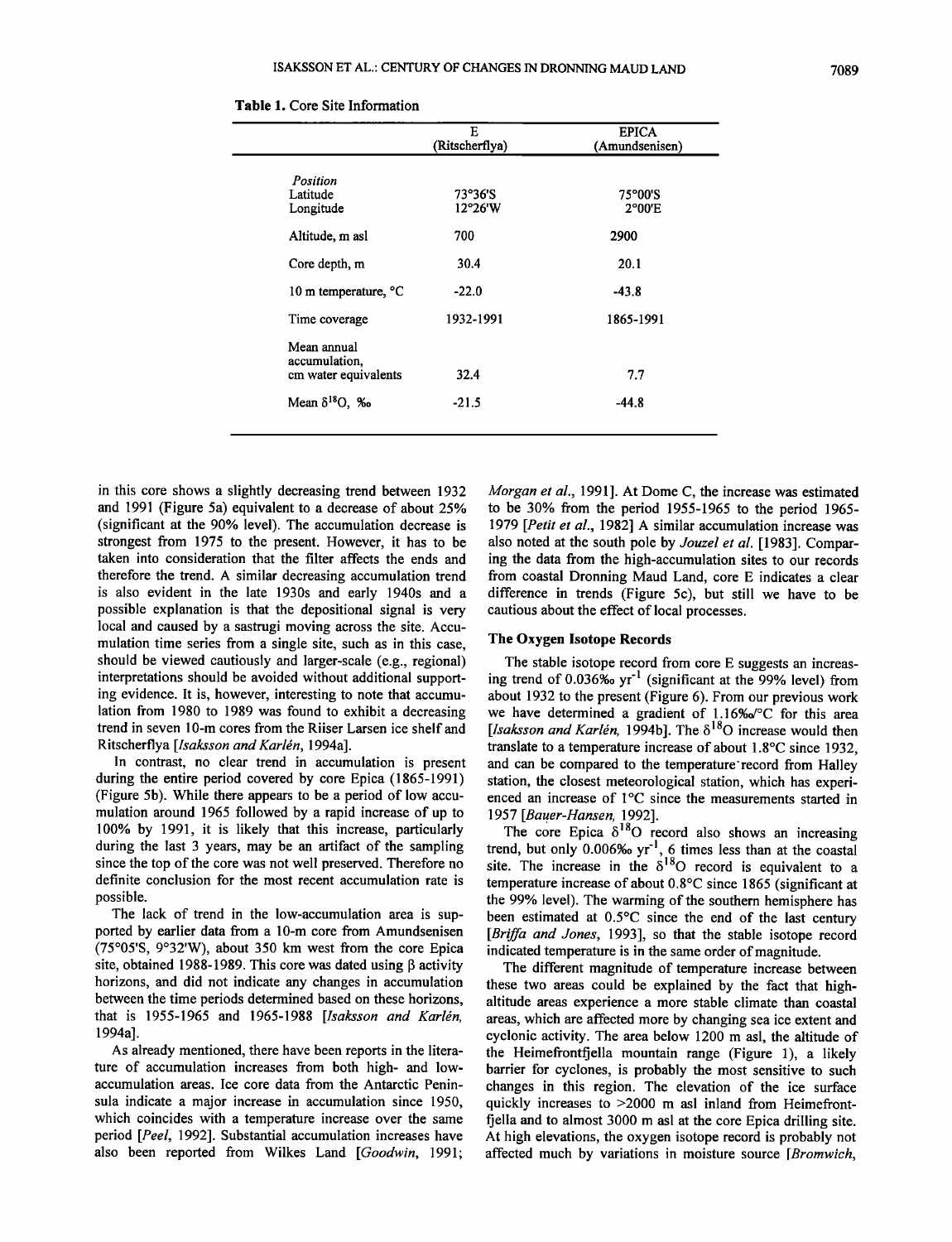

**Figure 5.** The annual accumulation records from (a) core E on Ritscherflya and (b) core Epica on **Amundsenisen. Both records are smoothed using Gaussian weighting coefficients, approximately equal to**  7-year moving average. The regression is calculated from the unsmoothed data. (c) Comparison of annual **accumulation records from Ritscherfiya core E, (thick black line) this work, Wilkes Land (thin black line)**  [Morgan et al., 1991], James Ross Island (thin grey line) [Peel, 1992]. The accumulation values for core **E are read on the right-hand side of the graph and the value for the two others on the left-hand side.** 

1988]. A difference between coastal and inland  $\delta^{18}O$  records **was indeed suggested by the closer correspondence between the high-altitude oxygen isotope record and the Halley temperature record compared than between Halley and any of the**  coastal records [Isaksson and Karlén, 1994b].

**The source for Antarctic precipitation is presently unknown. On the basis of field observations some authors have suggested the area close to the pack ice edge [Kato, 1978],**  usually around 55°S in the winter, while modeling results

suggest a midlatitude, 30°-40°S, source area [*Petit et al.*, **1991 ]. Because the area of moisture source is not determined, one cannot rule out the importance of the Weddell polynya for this area of Antarctica. The last polynya appeared during the winters of 1974-1977 [Carsey, 1980] and presumably increased moisture content in the air during the winter. However, no changes can be recognized in the firn core records for this time period. By investigating the deuterium excess, which is directly affected by kinetic changes, one may obtain**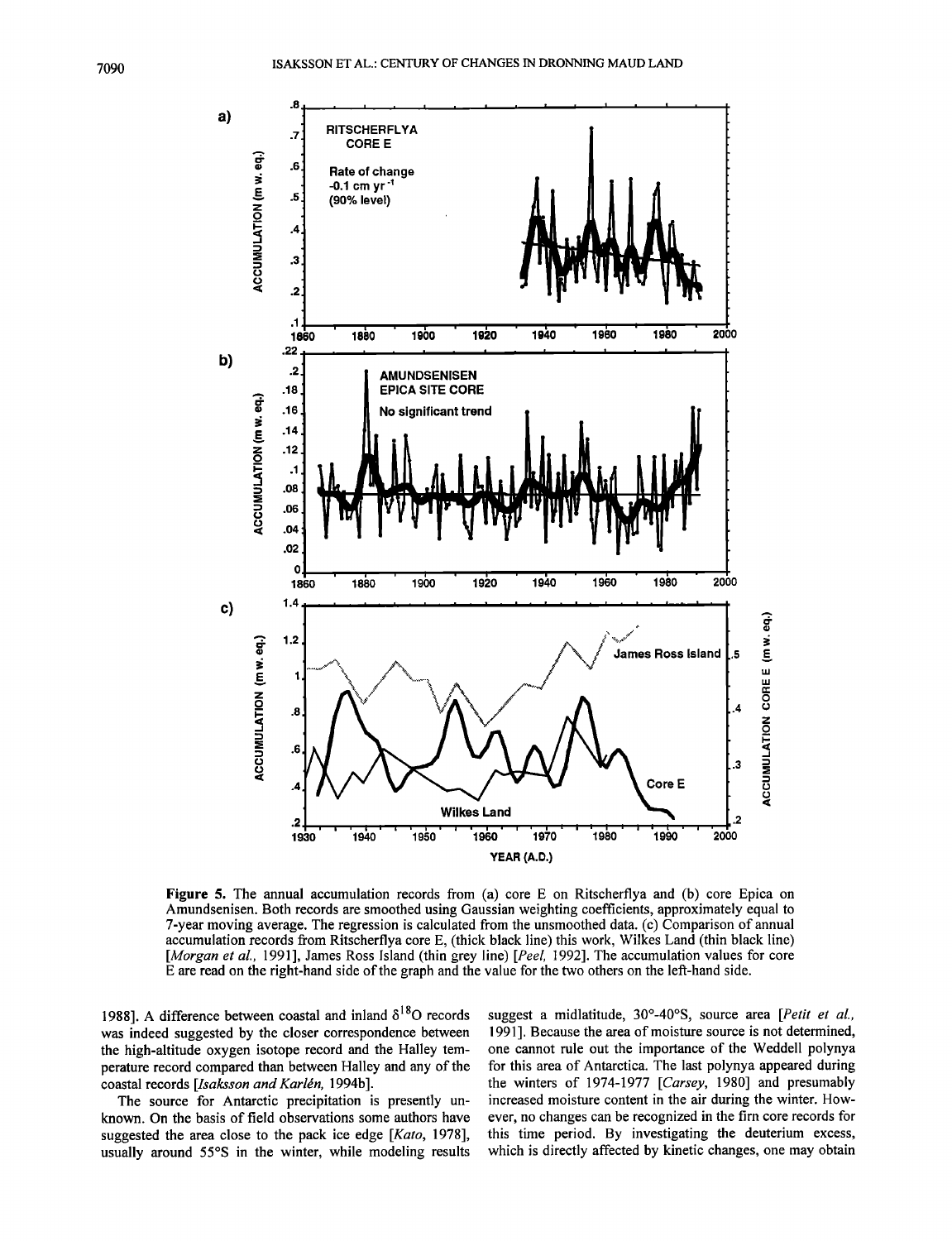| <b>Time Period</b>                                                                                                                                                                                                 | Accumulation,<br>cm water<br>equivalents                                                              | Deviation<br>from Average,<br>%                                                                             |
|--------------------------------------------------------------------------------------------------------------------------------------------------------------------------------------------------------------------|-------------------------------------------------------------------------------------------------------|-------------------------------------------------------------------------------------------------------------|
|                                                                                                                                                                                                                    | CoreE                                                                                                 |                                                                                                             |
| 1980-1989<br>1970-1979<br>1960-1969<br>1950-1959<br>1940-1949<br>1932-1991 <sup>a</sup><br>1973-1988 <sup>b</sup>                                                                                                  | 27.7<br>33.6<br>33.0<br>35.3<br>30.9<br>32.4<br>32.2                                                  | $-14.4$<br>3.7<br>1.9<br>8.9<br>$-4.5$                                                                      |
|                                                                                                                                                                                                                    | <b>Epica Site Core</b>                                                                                |                                                                                                             |
| 1980-1989<br>1970-1979<br>1960-1969<br>1950-1959<br>1940-1949<br>1930-1939<br>1920-1929<br>1910-1919<br>1900-1909<br>1890-1899<br>1880-1889<br>1870-1879<br>1865-1991 <sub>c</sub><br>$1964 - 1991_d$<br>1884-1991 | 8.9<br>6.8<br>5.9<br>8.3<br>7.4<br>8.4<br>6.8<br>7.3<br>7.5<br>8.2<br>9.8<br>6.7<br>7.7<br>7.7<br>7.7 | $-15.1$<br>12.2<br>$-23.7$<br>7.2<br>$-3.8$<br>9.2<br>$-11.9$<br>$-4.9$<br>$-2.9$<br>6.5<br>27.8<br>$-13.5$ |

**Table 2. Comparisons of Annual Accumulation Values From Core E and Core Epica** 

 $b^2$  30-m core E from this paper.

c 10-m core from the same site [Isaksson and Karlén, 1994a].

**d Time period divided based on the horizon of the Mount Agung eruption 1963.** 

**Time period divided based on the horizon of the Krakatau eruption 1883.** 

**information about the stability of the moisture source**  [Johnsen et al., 1989; Peel, 1992]. Unfortunately, we did not **have the opportunity to make deuterium analyses on these cores.** 

Despite the complex relationship between  $\delta^{18}$ O and temperature, the temperature estimates from this investigation **appear reasonable. Because the temperature record inferred from the oxygen isotope data is supported by the Halley temperature record (Figure 4) major changes visible in the firn**  core records most probably reflect regional changes in tem**perature and precipitation, rather than overall changes in moisture sources.** 

#### **Implications of Recent Changes in Stable Isotopes Temperatures**

**Stable isotope records used as temperature records have improved the geographical distribution of instrumental temperature records from the Antarctic continent, which are few and unevenly spaced. Using oxygen isotope records as climatic indicators requires specific knowledge of the spatial and temporal distribution of oxygen isotopes for the area of interest.** 

The most commonly used  $\delta^{18}$ O/T gradient for East Antarctica is 0.75%o<sup>o</sup>C [Lorius and Merlivat, 1977]. Our pre**vious studies in the Vestfjella-Heimefrontfjella area, indicate a strong spatial relationship from sea level and up to about**  3000 m asl between the temperature, as interpreted from the 10-m bore hole temperature and the mean  $\delta^{18}$ O in firn cores [Isaksson and Karlén, 1994b]. As already mentioned, the  $\delta^{18}$ O/T gradient is 1.16%o<sup>o</sup>C, which is the same order of **magnitude as that obtained by Orheim et at. [1986] from this area and by Hermichen et al. [1990] from eastern Dronning Maud Land.** 

**The most thorough statistical analyses on instrumental temperature data from Antarctica was performed by Raper et al. [1984] who noted a discernible increase in temperature from 1960 to the mid 1970s. 1960 seems to have been the coldest year for the period investigated. The pronounced temperature increase after 1980 recorded on the Antarctic Peninsula [Morrison, 1990] cannot be found in the temperature records from the interior of the Antarctic continent. Overall, Raper et at. [1984] found weak correlations between different Antarctic temperature records. On the basis of a study of historical records from early expeditions to Antarctica, Jones**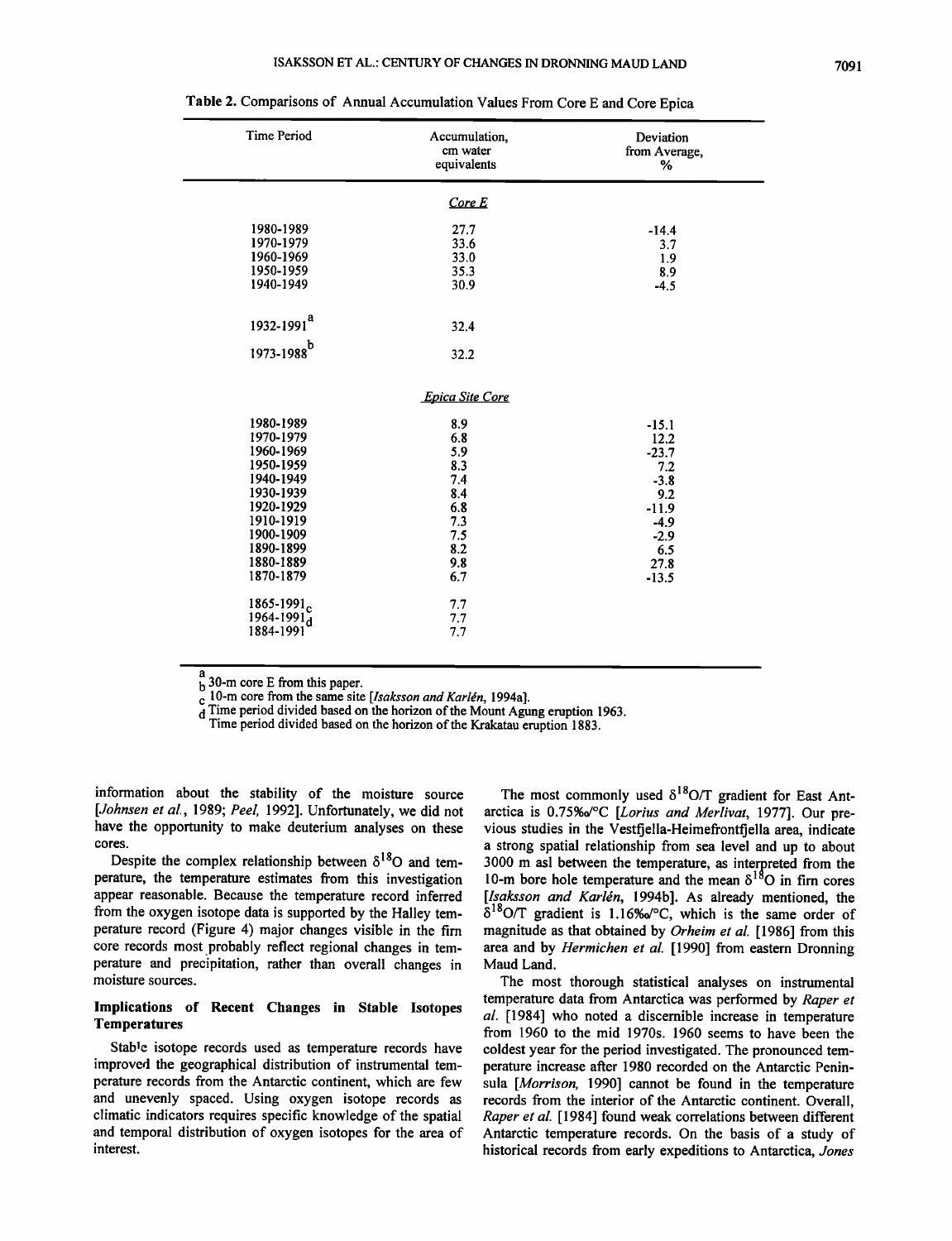

**Figure 6. Oxygen isotope records from the two coring locations in Dronning Maud Land; core E at Ritscherflya and core Epica site on Amundsenisen. The records are smoothed using Gaussian weighting coefficients, approximately equal to 20 (Amundsenisen) respectively 60 (Ritscherflya) points moving average.** 

**[1990] estimated that Antarctic air temperatures have in**creased by at least 1<sup>o</sup>C since the beginning of this century. **This should be compared to the estimated warming of 0.5øC for the entire southern hemisphere since the end of the last century [Briffa and Jones, 1993]. However, for the last 35 years no correlation was found between the mean annual temperatures for the Antarctic continent and the rest of the southern hemisphere [Jones et al., 1986]. The greatest warming in Antarctica seems to occur on the Antarctic Peninsula and in the Australian sector.** 

**Large interannual temperature variability is well known to complicate direct comparisons between ice core records [Morgan, 1985; Mosley-Thompson et al., 1990]. After investigating several ice core records from Antarctica, Mosley-Thompson [1992] found that the climatic variations between different areas are large and do not necessarily show the same trend. For instance, ice cores records from Mizuho and Law Dome indicate a warming trend after 1850, while cores from Siple and Filchner-Ronne Ice Shelf show a cooling. Judging from the stable isotope records presented here, the western Dronning Maud Land area also has experienced warming since the mid 1800s. The results on large** 

**variations are not surprising considering that Antarctica, despite its relative homogeneity, is a continent with all the resultant complexities. The importance of an improved spatial distribution of high-resolution paleoclimatic records covering the last centuries cannot be emphasized enough for better understanding climatic variation.** 

### **Accumulation Changes as a Climatic Indicator**

**The positive empirical relationship between temperature and snow accumulation is widely used in discussions of greenhouse warming and sea level changes [e.g., Oerlemans, 1982; Oerlemans and van der keen, 1984; Robin, 1988; Zwally, 1989]. However, the oxygen isotope record in core E suggests contemporaneous temperature increase and accumulation decrease. A similar contradictory relationship between temperature and accumulation from the Antarctic Peninsula**  was discussed by Jones et al. [1993]. They attributed this to **either layer thinning at depth due to ice movement, or to changing moisture sources recorded in the oxygen isotope record. Neither of these explanations seem to apply to our field area; because our cores are less than 5% of the total ice**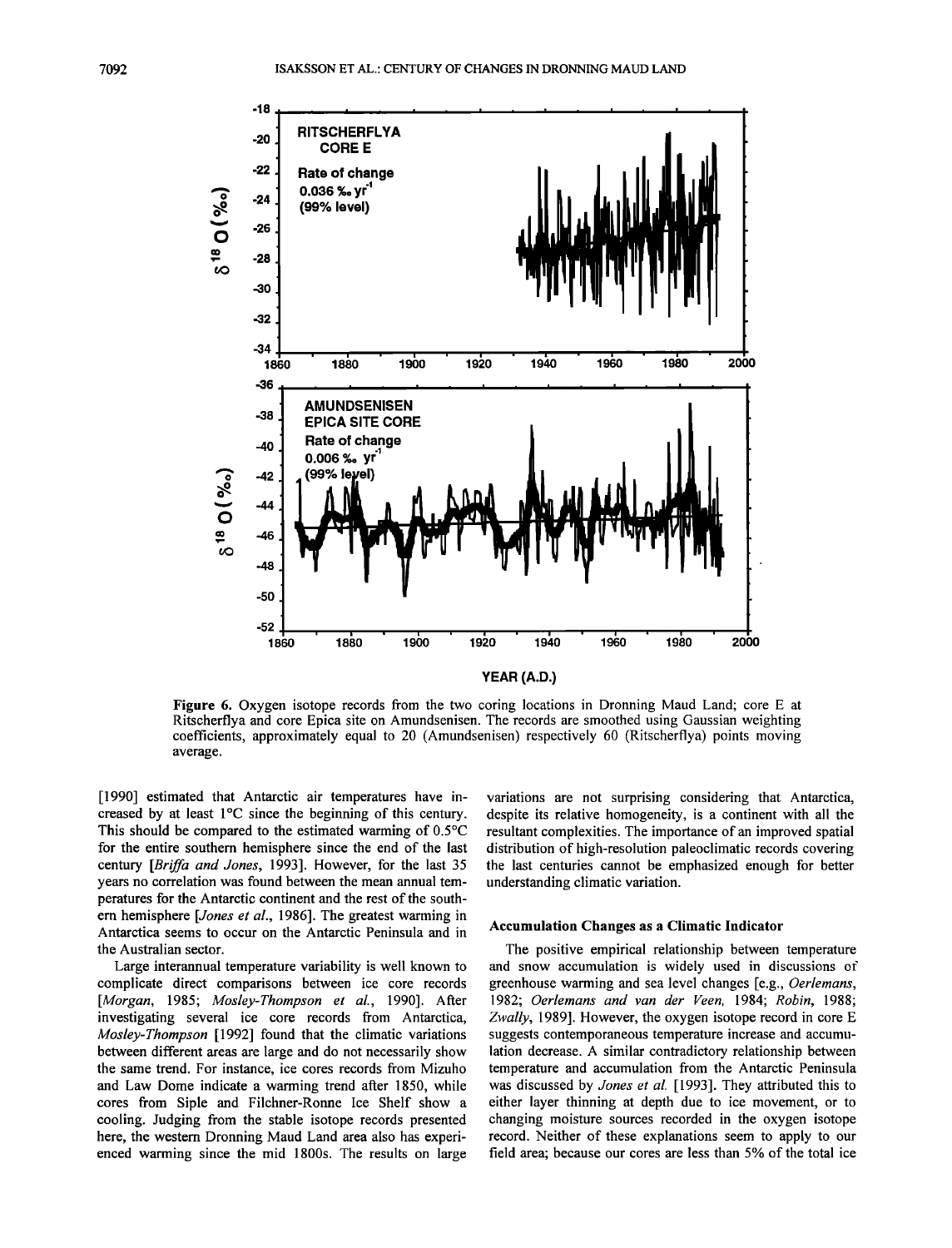**depth, it is unlikely that layer-thinning due to ice flow would be a problem. As stated, the correlation between our temperature record and the Halley record suggests that changes in moisture source is minimal.** 

**What could have caused the accumulation decrease in core E drilled in the coastal area? First, there is a possibility that density calculations underestimate the upper part of the core due to the poorly consolidated snow. The density measurements performed in a pit do only cover the last 2 years. However, the stake measurements that have been performed in the coastal areas since 1988 indicate that the accumulation rates estimated from stakes do not differ from the core values for this time period.** 

**Another explanation could be that since precipitation in Antarctica is not evenly distributed over the seasons, temperature changes during part of the year might be sufficient to cause changes in the precipitation pattern. Judging from the Halley record, most precipitation events in the Vestfjella area probably occur during the fall, peaking in March [Bauer-Hansen, 1992]. Bauer-Hansen found that an increase in winter temperatures (June-August) caused the positive trend in the annual record. Both the fall (March-May) and spring (September-November) temperatures decreased, while the summer temperatures (December-February) have increased slightly. However, a change in precipitation season would also affect the oxygen isotopic content of the snow.** 

**Yet another possible explanation might be changing trajectories of the cyclones along the coast. If the cyclones do not penetrate as far inland, then the net accumulation could decrease, even if the temperature did not. This argument was used to explain the recent changes in accumulation along the coast of Wilkes Land [Morgan et al., 1991 ]. Furthermore, it is important to remember that snow accumulation is largely affected by local processes such as erosion and redistribution by wind. In contrast, the oxygen isotopic content should be a more regional climate indicator and therefore this localregional difference could be enough to explain why the trends in accumulation and temperature are different.** 

#### **Conclusions**

**The stable isotope records from both the coastal firn core and the high-altitude core suggest positive temperature trends. In the coastal core the trend corresponds to about 1.8øC since the early 1930s, and in the high-altitude core to about 0.8øC since 1865. These temperature estimates do not include any changes in moisture source. However, the magnitude of the temperature changes are in agreement with the 1<sup>o</sup>C increase recorded at Halley since 1957 and the southern hemisphere warming of 0.5øC since the end of the 1800s, respectively.** 

**The increase in accumulation since 1960 reported in several areas of the Antarctic continent is not evident in any of our records. No trend in accumulation is visible in the high-altitude record, while a decrease of about 25% in accumulation since 1932 is suggested from the coastal core. The last decade, 1980-1989, experienced the lowest accumulation in the whole record. The accumulation values for the last 5 years are confirmed by stake measurements which suggest that underestimation of the snow density in the cores is not alone responsible for the recent low accumulation. We**  suggest that the decrease in accumulation is related to either **the decrease in fall temperatures as shown in the Halley** 

**record, which could affect precipitation negatively, or a change in the cyclonic trajectories. Further work involving satellite images from in this area might provide more clues to help resolving this problem, and more cores from the area and nearby areas would indicate whether this accumulation trend is local or regional.** 

**Acknowledgments. The glaciology project was financed by NFR grant 8058524-3 to Wibj6rn Kar16n. Economical help with the oxygen isotope analysis came from Hierta-Retzius Foundation,**  Ymer-80, Andrée Foundation, Mannerfelt Foundation and the Lilje**valchs Foundation. Field support came from SWEDARP and Axel Bodin helped with the drilling. The Stable Isotope Laboratory at University of Maine provided the oxygen isotope analyses of the coastal core and University of Copenhagen the inland core. Anders Moberg patiently guided the filtering of the data and gave comments**  on the manuscript together with Jack Kohler, Gunhild Rosqvist and Karin Holmgren. Critical and constructive reviews that considerably **improved the content of this paper were performed by Ellen Mosley-Thompson and Stefan Hastenrath.** 

#### **References**

- **Alley, R.B., et al., Abrupt increase in Greenland snow accumulation at the end of the Younger Dryas event, Nature, 362, 527-529, 1993.**
- **Bauer-Hansen, I., The climate of Halley, The Aurora Prog. Rap. 3, Det Norske Meteorologiske Institutt, Oslo, 1992.**
- **Briffa, K.R., and P.D. Jones, Global surface air temperature variations during the twentieth century, 2, Implications for large-scale high-frequency palaeoclimatic studies, Holocene, 3 (1), 77-88, 1993.**
- **Bromwich, D.H., Snowfall in high southern latitudes, Rev. Geophys., 26 (1), 149-168, 1988.**
- **Buck, C.F., P.A. Mayewski, M.J. Spencer, S. Whitlow, M.S. Twickler, and D. Barrett, Determination of major ions in snow and ice cores by ion chromatography, J. Chromatogr. 594, 225-228, 1992.**
- **Carsey, F.D., Microwave observation of the Weddell Polynya, Mort. Weather Rev., 108, 2032-2044, 1980.**
- **Fortuin, J.P.F., and J. Oerlemans, Parameterization of the annual surface temperature and mass balance of Antarctica, Ann. Glaciol., 14, 78-84, 1990.**
- **Giovinetto, M.B., N.M. Waters, and C.R. Bentley, Dependence of Antarctic surface mass balance on temperature, elevation, and distance to open water, J. Geophys. Res., 95(D4), 3517-3531, 1990.**
- **Goodwin, I.D., Snow-accumulation variability from seasonal surface observations and firn-core stratigraphy, eastern Wilkes Land, Antarctica, J. Glaciol., 37(127), 383-387, 1991.**
- **Hammer, C.U., Acidity of polar ice cores in relation to absolute dating, past volcanism, and radioechoes, J. Glaciol., 25(93), 359-372, 1980.**
- Hermichen, W.D., P. Kowski, and R. Vaikmäe, An oxygen-18 thermometer from snow of northern Queen Maud Land/Antarctica, Geodätische und Geophys. Land/Antarctica, Geod*átische und Geophys.*<br>
indicates **VerOffentlichungen, 307-311, Berlin, 1990.**
- Holmlund, P., E. Isaksson, and W. Karlén, Massbalans, isrorelse och isdynamik, Dep. of Phys. Geogr., Stockholm **Univ, Rep. STOUG-NG 73, 66 pp, Stockholm, Sweden, 1989.**
- **Isaksson, E., Climate records from shallow firn cores, Dronning Maud Land, Antarctica, Ph.D. dissertation, Dep. of Phys. Geogr., Stockholm Univ., Stockholm, Sweden 1994.**
- **Isaksson, E., and W. Kar16n, Spatial and temporal patterns in**  snow accumulation and oxygen isotopes, Dronning Maud Land, Antarctica, J. Glaciol., 40 (135),
- 399-409, 1994a.<br>**Isaksson**, E., and W. Karlén, High resolution climatic **information obtained from short firn cores, Western Dronning Maud Land, Antarctica, Clim. Change, 26, 421- 434, 1994b.**